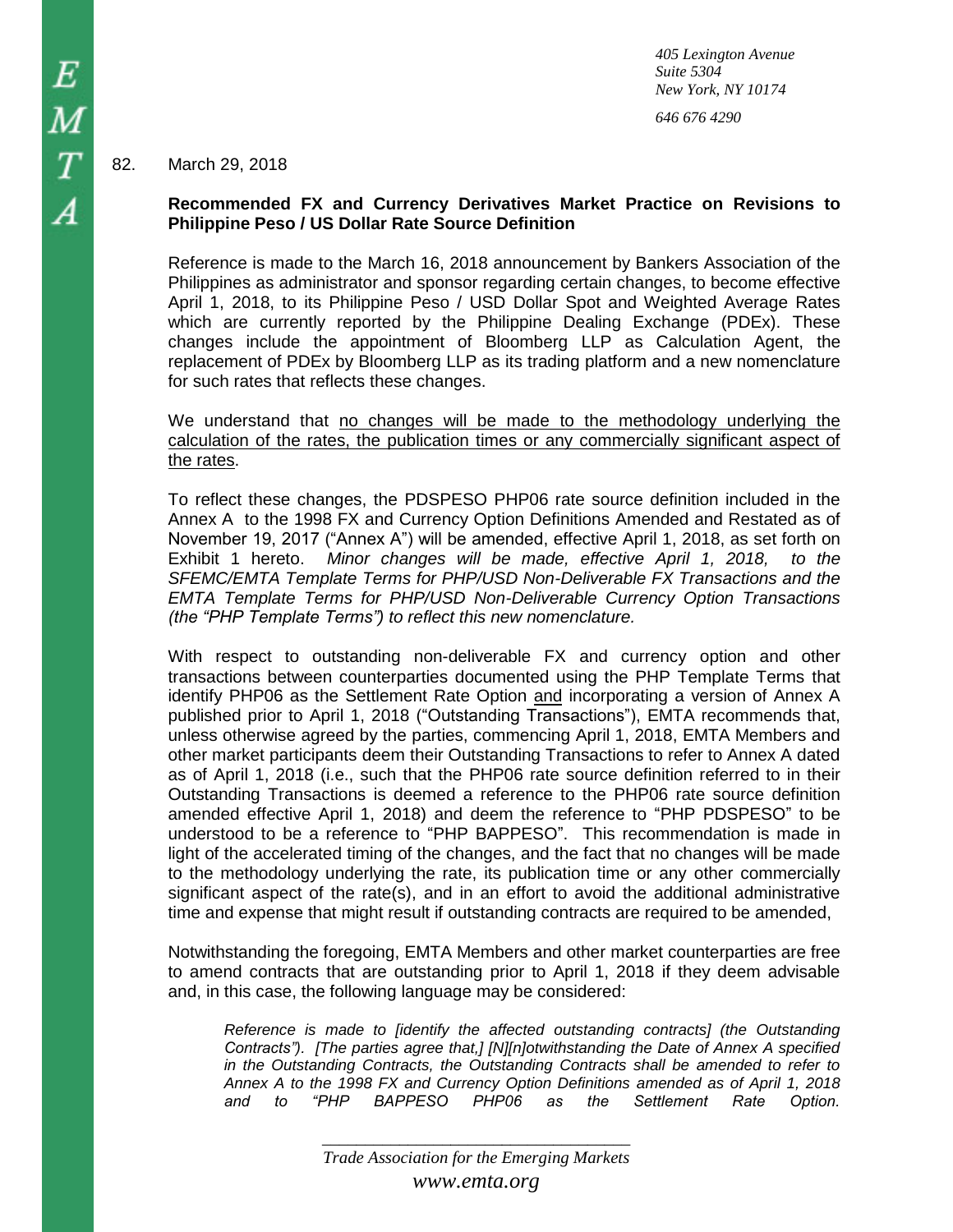This Market Practice is a recommendation only, intended to promote and enhance market efficiency, and is not binding upon any EMTA Member. Notwithstanding this Market Practice, EMTA Members and other market participants are free to agree on other terms and provisions with their counterparties as they deem appropriate and suitable for their transactions.

Defined terms used herein have the meanings set forth in the 1998 FX and Currency Option Definitions (including Annex A thereto) published by EMTA and ISDA, Inc., as amended or supplemented from time to time.

For more information on this Market Practice, please see EMTA's website [\(www.emta.org\)](http://www.emta.org/) or contact Leslie Payton Jacobs [\(lpjacobs@emta.org\)](mailto:lpjacobs@emta.org).